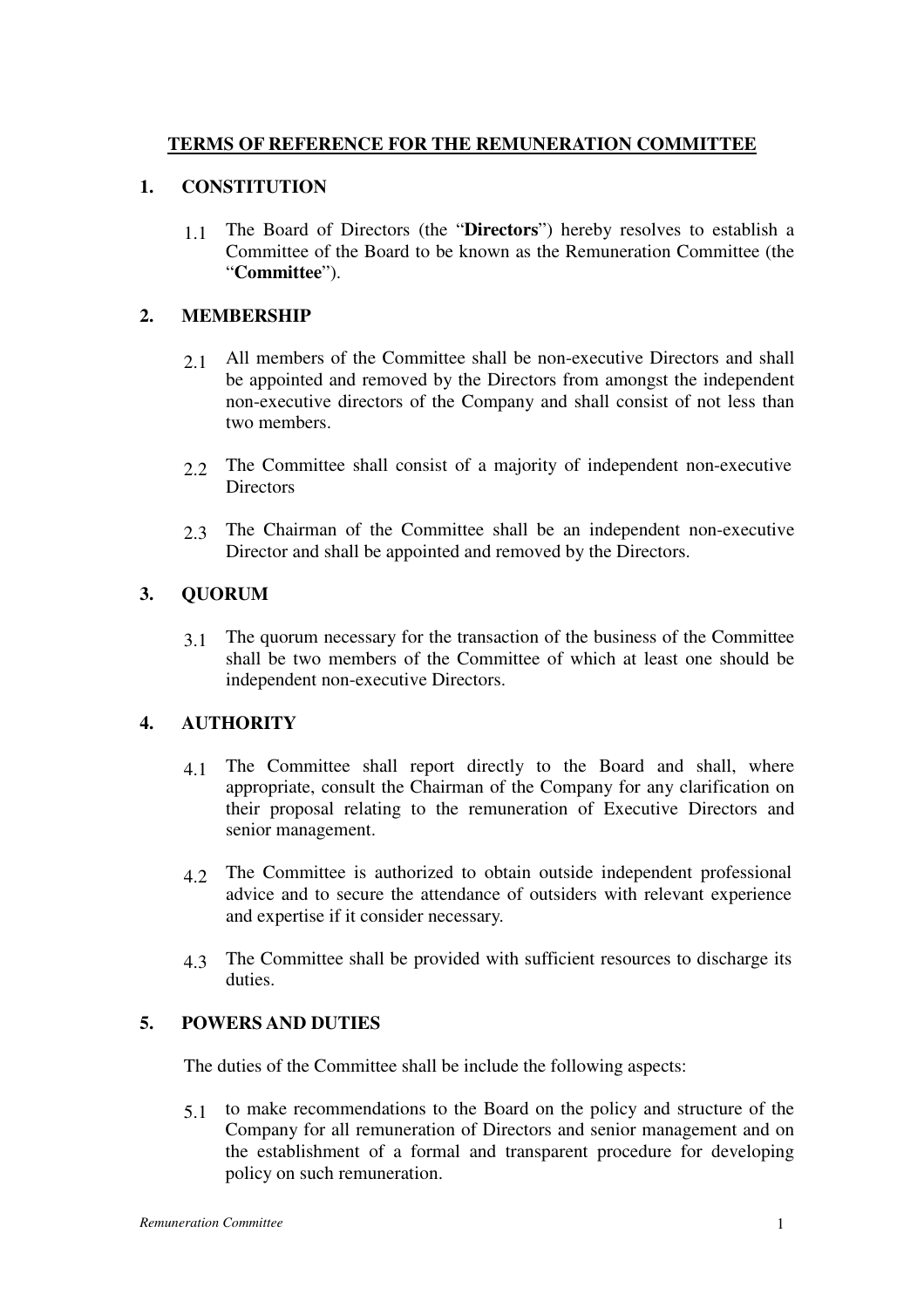- 5.2 to determine the specific remuneration packages of all Executive Directors and senior management, including benefits in kind, pension rights and compensation payments, including any compensation payable for loss or termination of their office or appointment, and make recommendations to the Board of the remuneration of non-executive directors. The Committee should consider factors such as salaries paid by comparable companies, time commitment and responsibilities of the Directors, employment conditions elsewhere in the group and desirability of performance-based remuneration.
- 5.3 to review and approve performance-based remuneration by reference to corporate goals and objectives resolved by the Board from time to tome.
- 5.4 to review and approve the compensation payable to executive Directors and senior management in connection with any loss or termination of their office or appointment to ensure that such compensation is determined in accordance with relevant contractual terms and that such compensation is otherwise fair and not excessive for the Company.
- 5.5 to review and approve the compensation arrangements relating to dismissal or removal of Directors for misconduct to ensure that such arrangements are determined in accordance with relevant contractual terms and that any compensation payment is otherwise reasonable and appropriate.
- 5.6 to ensure that no Director or any of his associates is involved in deciding his own remuneration.
- 5.7 when the occasion arises, to advise shareholders on how to vote with respect to any service contracts of Directors that require shareholders' approval under the Listing Rules.
- 5.8 Directors' fees and any other reimbursement or emolument payable to a Director must be disclosed in full in the annual reports and accounts of the Company on an individual and named basis.

# **6. FREQUENCY OF MEETINGS**

6.1 Meeting shall be held not less than once a year. Additional meeting should be held if the Committee shall so request.

# **7. NOTICE**

7.1 Notice of meetings shall be given to all members of the Committee at least 2 working days before the meeting, unless all Members unanimously waive such notice.